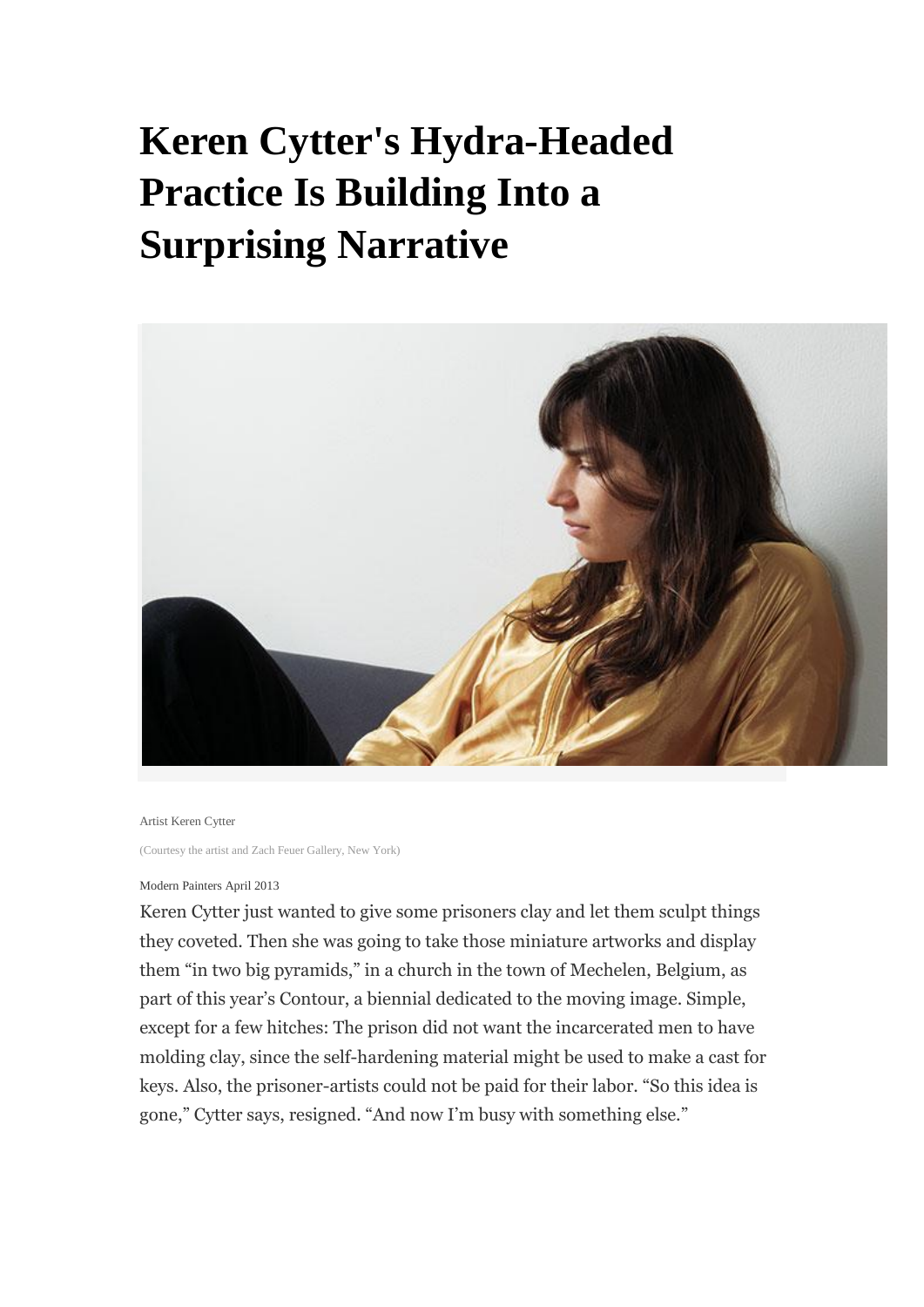That's a bit of an understatement for one of the most aggressively prolific artists of her generation, a 35-year old Israeli currently based in New York, who makes videos (about 36 by now), draws, writes experimental novels, and organizes performances like Show Real Drama (staged last year at the Kitchen, in New York, and the Tanks, at London's Tate Modern). She's just returned from a research trip to Morocco, in preparation for her involvement in the 2014 Marrakech Biennale. In September she is staging a multimedia performance with the chaotic electronic band Marina & the Mirrors at the Institute of Contemporary Arts, London.

In the meantime, Cytter is bubbling with additional ideas, one of which involves the takeover of the global photography market. This latest project is a plan to create a Museum of Photography (MOP) that, in a perfect world, would be housed in Norway, in an eagle-shaped ice building designed by [Rem Koolhaas.](http://www.blouinartinfo.com/artists/216720-rem-koolhaas) Cytter has been taking hundreds of Polaroids, at home and on her travels. "I'll flood the market with photographs and erase the history of photography," she says. "I will be the market. It'll be like the '90s, when everyone had a black-and-white poster of that couple kissing in the moonlight."

But at the moment, the "something else" consuming most of Cytter's attention is the latest installment of Vengeance, a seven-part narrative epic that she's halfway through shooting. (The early episodes, along with nearly all the rest of the artist's oeuvre, are publicly accessible on her Vimeo channel.)

Cytter is offended, or at least pretends to be, when friends and critics compare Vengeance to a soap opera. Why not quality television, she wonders, like Breaking Bad or The Wire? She had the heights of HBO programming in mind while she wrote it—that and Russian literature. The end result is a hybrid of high and low, flush with intentionally cheesy effects, deadpan acting, romantic intrigues, backstabbings, and office politics. It's as if Don DeLillo teamed up with Donald Barthelme and wrote an episode of Damages, the chronologically playful legal thriller, and then hired Hal Hartley to direct it. The series is addictively entertaining, which is not a term often used to describe video art—Ryan Trecartin and Alex Bag, notwithstanding.

Cytter exploits genre clichés then douses them with spurts of nonsensical weirdness. The characters in Vengeance cheat on their partners, coldly profess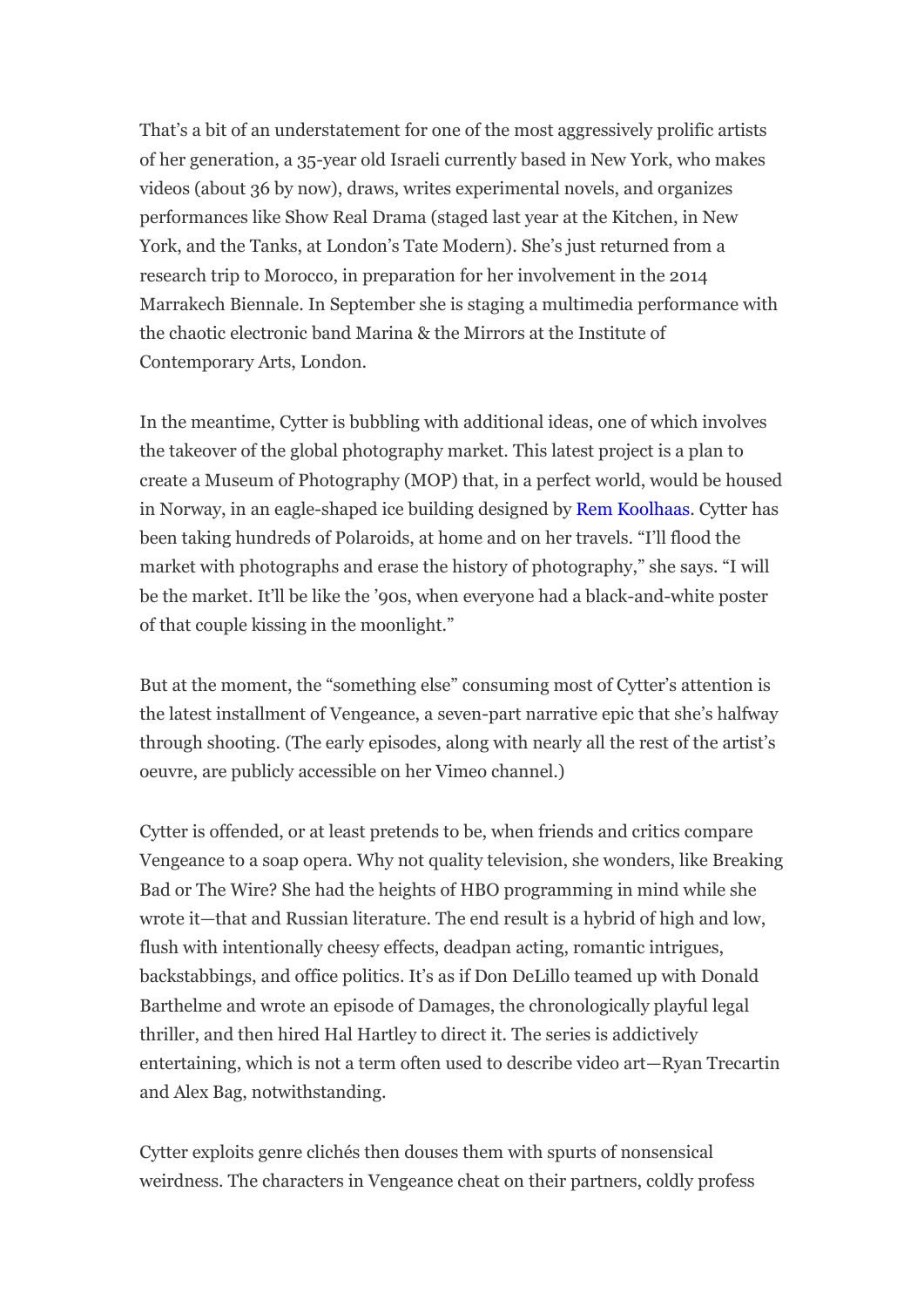their love, and dirty talk like robots: "Are you getting wet?" one man asks. "Are you getting harder?" his paramour intones. The dialogue is alternately flat and manic. "This is the way Americans talk," Cytter asserts. "With a bit of silly excitement."

In some ways, Vengeance is a synthesis of certain of her artistic signatures: hyperbolic plots, ironic editing effects, and affectless dialogue that can give otherwise mundane non sequiturs the air of Zen koans. Like her previous videos, it constantly circles the drain of meaning, tantalizing with clues and echoed references that almost, but never quite, add up to a whole. "I'm not so sure I would enjoy my movies if I saw them," she says, probably kidding. "I don't like so much talking. I don't like to think."

If there is a unifying thread in Cytter's work thus far, it is the primacy of language and its power to hypnotize, engage, illuminate, and obscure. Throughout her career, words have been central, especially the friction between speech and subtitle, the gap between lips moving and overdubbed voices, the distance between raw emotion and how we express it, and the swell of conversational rhythms that turn dialogue into a prose poem. Language arrives through layers of translation, in a literal sense; the artist speaks English and Hebrew but has made videos in Dutch, French, Italian, German, and Tsonga, as well.

Vengeance, however, is written entirely in English, with a structure that at least gestures toward something familiar. The majority of the action revolves around an advertising agency's preparations for a shampoo campaign aimed at "everyone who has hair." It's a bit difficult to keep track of the protagonists, who occasionally seem more like placeholders for ideas and observations than individuals. "I'll write a story and I won't care about the characters," Cytter says, "because I can't be sincere and say, 'This person is really existing and his mother really died.'?"

But there is a plot, one that even makes sense, the artist promises. For the remaining episodes—"Wet Dreams," "Matters of the Heart," "The Daily Standard," and "Beauty in the Eye of the Beholder"—Cytter has been focusing less on atmosphere, more on storytelling. "I was thinking of a series where you question its whole meaning," she says. "But in the end, you do realize there's logic to it."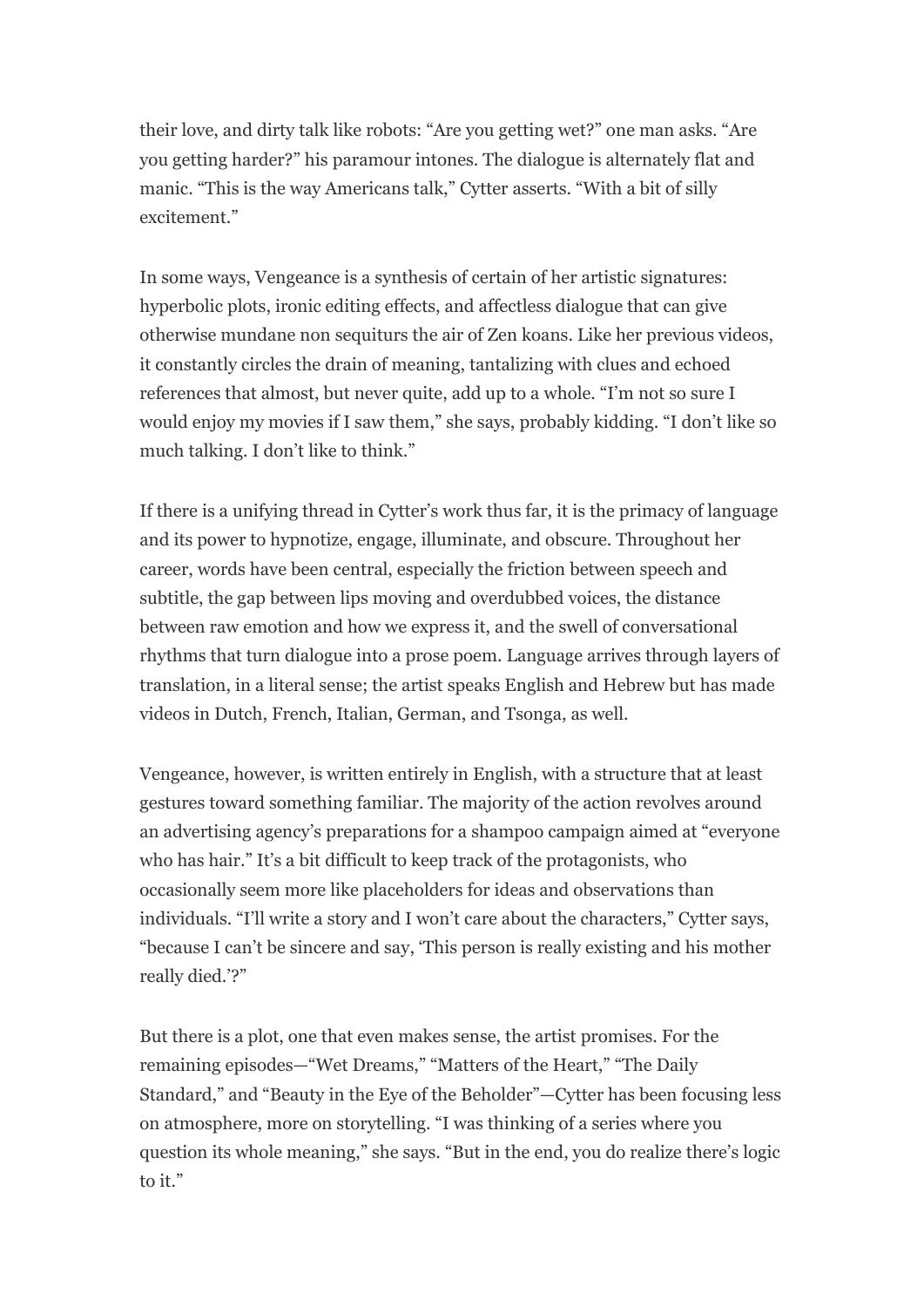That questioning on the part of the viewer means that Cytter's videos end up conjuring a state of pleasant disorientation. And it's hard to escape a reference to dreams when reading commentary about her work. Her "storytelling reminds you of the structure of a dream or the way in which memory functions," curator Beatrix Ruf notes. "It repeats; creates uncertainty about connections, time, and space; is self-referential; and blurs fact with fiction." And indeed her videos have an elusive, meandering quality that, to her chagrin, many people often mistake for improvisation. "It's quite insulting," she says, "because I'm trying to do something so precise."

Cytter shows me a few scripts for recent works; they are obsessively blocked out, with nothing left to chance. As a result, not much editing is involved since each moment, movement, and juxtaposition is delineated on page. "There's a logic in my mind; the flow is important," she says. "It needs to be stream of consciousness but not too theatrical; there needs to be some melodramatic stuff for volume and excitement. I'm not taking the plot and chopping it into pieces; it's not so conscious."

This approach is something Cytter's oeuvre shares with a book like David Foster Wallace's Infinite Jest, which for all its highbrow references and footnoted loftiness is unabashedly fun and funny. Her videos veer from poetic trills to psychological ruminations, one-liners, and earnest voice-overs. They are difficult but entertaining, obtuse but never pretentious. Cuts are quick, at times jarring; the action loops back on itself. "When I'm writing," she says, "I'm thinking, I need to add something to wake myself up. I hope people see my works more than once; I want them to stop and watch. That's why I'm putting in lots of surprises—so they'll be confused," Cytter adds. "If I go see an exhibition and there's a video, I'll watch it until the point that I get it, and then I'll leave. I'm trying to surprise the viewers so they won't get it, and they'll stay longer." Such willful obtuseness can seem confrontational: You have to work for the reward and yet can still leave feeling lost, woozy from an unreliable narrative.

Cytter's intriguing and disjointed novel The Man Who Climbed Up the Steps of Life and Found Out They Were Cinema Seats, 2005, sheds further light on how she approaches a story arc. The novel is about a young woman watching a film in a theater; the projector breaks, segments are screened out of order, and the movie-within-the-book traverses various tones and styles: gritty coming-of-age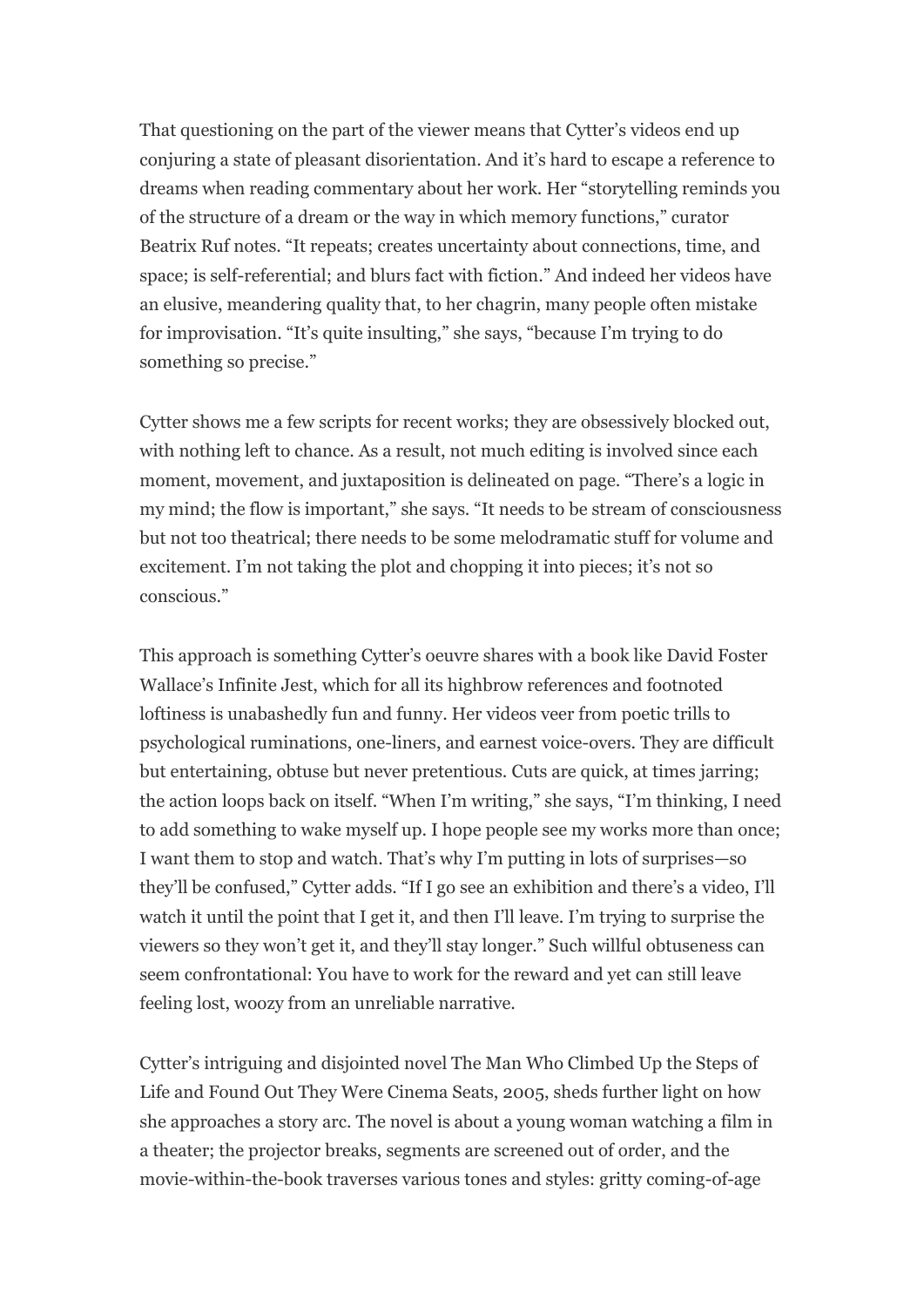tale, serial killer slasher, art world satire, and conspiracy thriller.

Despite the similar sampling of genres in her videos, the artist claims not to "consume culture too much." Nevertheless, her apartment is decorated with posters for Michelangelo Antonioni's L'Avventura and Larry Clark's "Tulsa." She has acknowledged her affection for David Lynch. Dance International Europe Now (or D.I.E. Now for short), a performance and dance troupe she founded in 2008, cites inspirations ranging from Yvonne Rainer to Disney on Ice. In turn, given such an eclectic cultural diet, Cytter has generated an oeuvre that varies wildly in tone and aesthetic, from the Godard-inflected film essay French Film, 2002 (in which her parents raptly watch a pornographic movie involving anal beads) to the enigmatic mystery-thriller The Coat, 2010, a Hitchcockian riff that invests the game of sudoku with occult significance. Family, 2002, explores Freudian psychosexual clichés and incest taboos, employs an autistic acting technique, casts women in the roles of men, and vice versa. Many of her works include a Brechtian nod to the artifice of the narrative itself. There's also an oddly high number of suicides, murders, and unexplained deaths in Cytter's videos.

Such a madcap juggling of styles and mediums perhaps reflects Cytter's life thus far, replete with its own stops and starts. She was born in the suburbs of Tel Aviv and moved to the city proper at age 19. Her parents, with whom she's not exceedingly close, currently live in Brazil; one of her sisters is a doctor, the other is studying the sciences. Video art does not run in the family.

Cytter served eight months in the army before receiving a mental health–related discharge, then studied at Machon Avni, an art school in Jaffa—"the worst in Israel," she claims—for a few years before being kicked out. She attended a better institution, Hamidrasha School of Art, for a single week; she's yet to graduate from any art program. She has worked as a waitress at a strip club, as an art critic—and as a journalist, until she quit due to "not being interested in other peoples' stories."

At her debut solo exhibition in 1998, at Tel Aviv's Gross Gallery, she showed a sculpture of a plant. Shot with a hand-held camera, her first video works, like the Friends series, consisted of gritty vignettes that mixed personal dramas with bursts of Janis Joplin karaoke and intentionally overwrought sentiment ("At the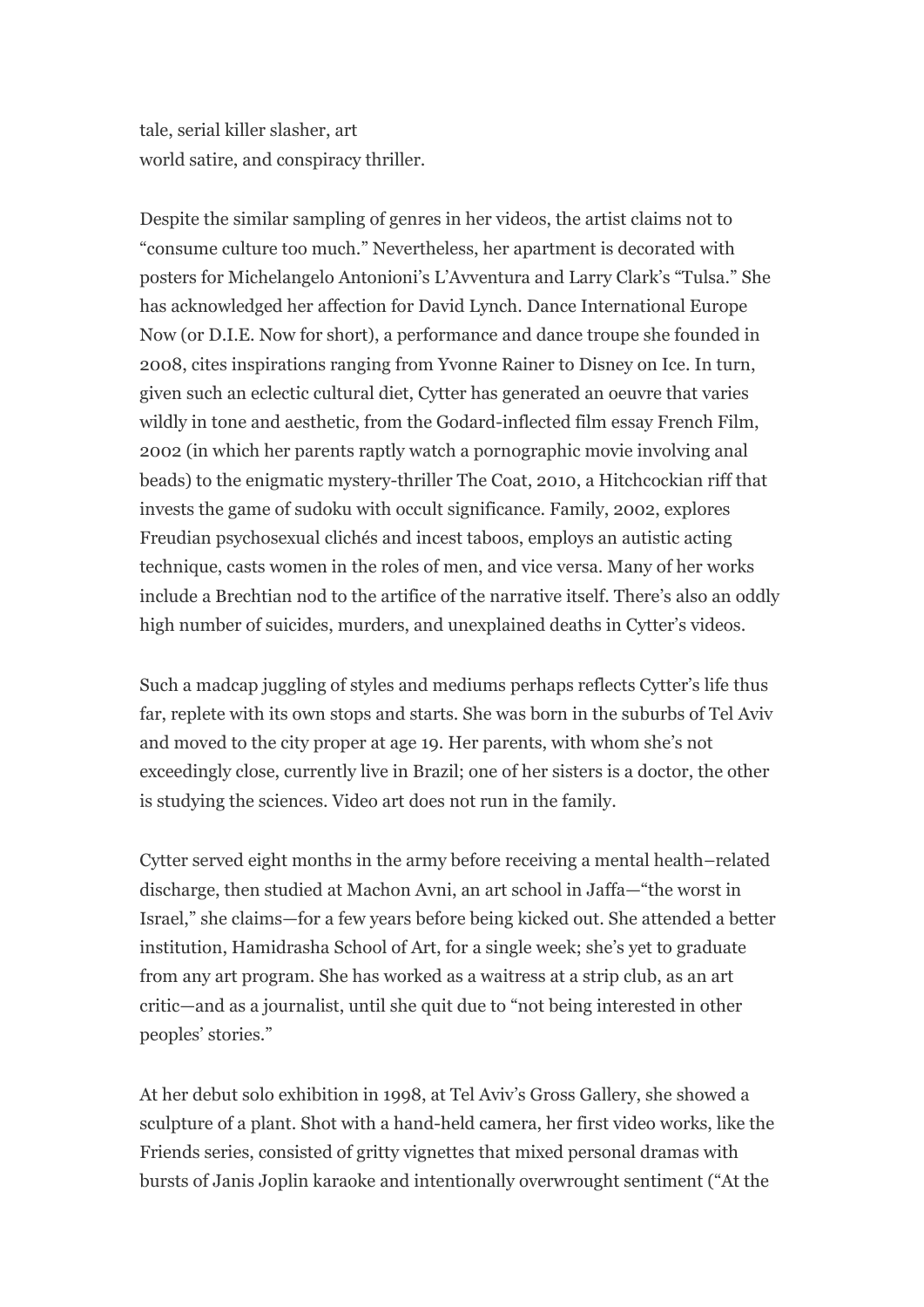end of the day I find myself empty of all feelings, like a heavy parachute after a long fall").

From Israel Cytter moved to the Netherlands, where she was accepted in the Ateliers residency program and worked at the notoriously scuzzy Hans Brinker Budget Hotel in Amsterdam. (She's not fond of Dutch people. "I hate Holland with every bone in my body," she says. "The people are awful; they're racist. The buildings are awful; the weather and prices are awful.")

After escaping the Netherlands, Cytter relocated at age 28 to Berlin, where she spent six years despite not speaking German. This was a productive time for her. She made several videos, including Der Spiegel, 2007, which was included in the New Museum's "The Generational: Younger Than Jesus" exhibition.

Cytter's life and work were constantly overlapping. In 2010 she and a few friends staged a faux bohemian endurance art project, Mai Thai University, with the goal of indulging in the poet's lifestyle: staying up all night, wearing black, ingesting drugs, sleeping through the day, and occasionally maybe writing verse. She invited five friends—one from Amsterdam, another from London—to live in her house in Berlin and engage in a three-day bacchanal. Each of the impromptu poetry students picked a patron saint—Cytter's was Arthur Rimbaud—and the group members embarked on their substance-fueled journey.

"We were too old for it," the artist admits. The first night they made it through dawn; after that, the level of debauchery waned. On the final day everyone sat down to write the poems. The experiment culminated in a reading at Berlin's Sin Bar and provided fodder for Cytter's later exhibition at Galerie Christian Nagel, including the related video Konstruktion.

The artist completed three other important works in Berlin in 2011: Avalanche, Video Art Manual, and Open House (3D). The latter aped the format of a promotional real estate video to satirize upscale urban living; she shot it using 3- D technology.

"My whole motto is to be like Jack London; I never want to be part of the group," Cytter says of her decision to move to New York this year. "In Berlin I felt the